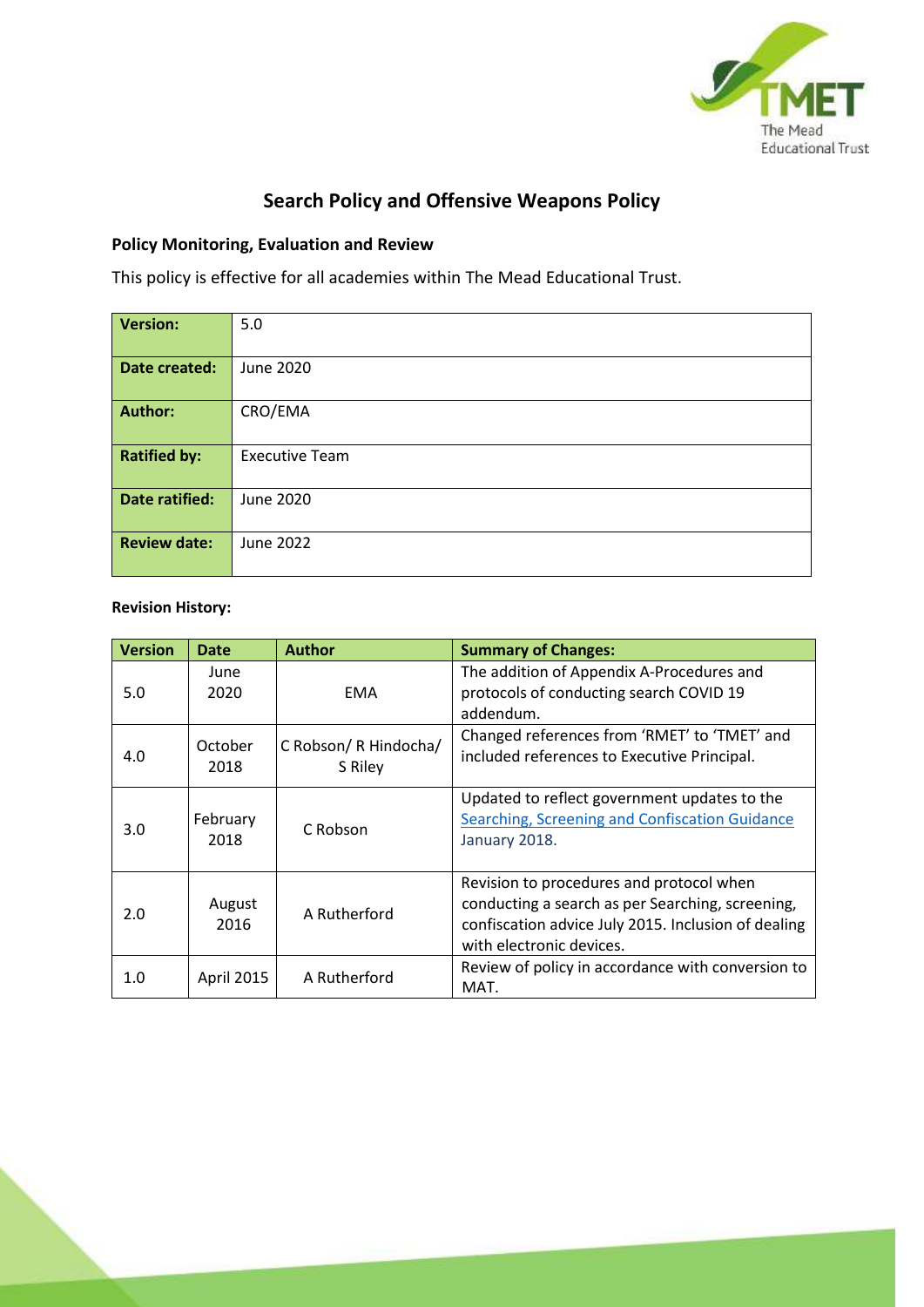# **Search Policy**

#### **1. Introduction**

This policy has been developed to support each academy's Behaviour Management and Physical Intervention policies. It has been introduced primarily in order to safeguard pupils, but also to protect staff and others as well.

The policy is based on advice and guidance on powers available to principals and their staff conferred by several pieces of legislation, including the Education and Inspections Act 2006, the Violent Crime Reduction Act 2006 and the Criminal Justice Act 1988. The policy also will take note of obligations under the European Convention on Human Rights (ECHT) Article 8, which gives pupils the right to respect for their private life and a reasonable level of personal privacy.

## **2. Scope**

There are occasions when it might be necessary to determine whether or not a student is in possession of a substance or object which might be harmful to themselves or others, illegal or which has been obtained in an unlawful manner. In such circumstances this search policy may be applied.

## **Key Points**

- Academy staff can search any pupil for any item if the pupil agrees.
- Principals or staff authorised by them have a statutory power to search pupils or their possessions, **without consent**, where they have reasonable grounds for suspecting the pupil may have a prohibited item

#### **Prohibited items are:**

- Knives or weapons
- Alcohol
- Illegal drugs
- Stolen items
- Tobacco and cigarette papers
- Fireworks
- Pornographic images
- Any article that the member of staff reasonably suspects has been, or is likely to be used to commit an offence or cause personal injury or damage to the property of any person, including the pupil.

# **3. Authorising members of staff**

Within the Trust, screening and searches are carried out by the Principal/Executive Principal, or staff authorised by them. In each academy the Principal/Executive Principal will decide who to authorise to use these powers. Staff, other than security staff, can refuse to undertake a search. When designating a member of staff to undertake searches under these powers, the Principal/Executive Principal should consider whether the member of staff requires any additional training to enable them to undertake their responsibilities.

#### **4. No-contact or low-contact screening**

The academy can require pupils to undergo random screening for weapons without suspicion and without consent. For this purpose the school uses a hand-held metal detector (wand) which is a "no-contact" or "low-contact" (minimal contact of the wand with the pupil's clothes). The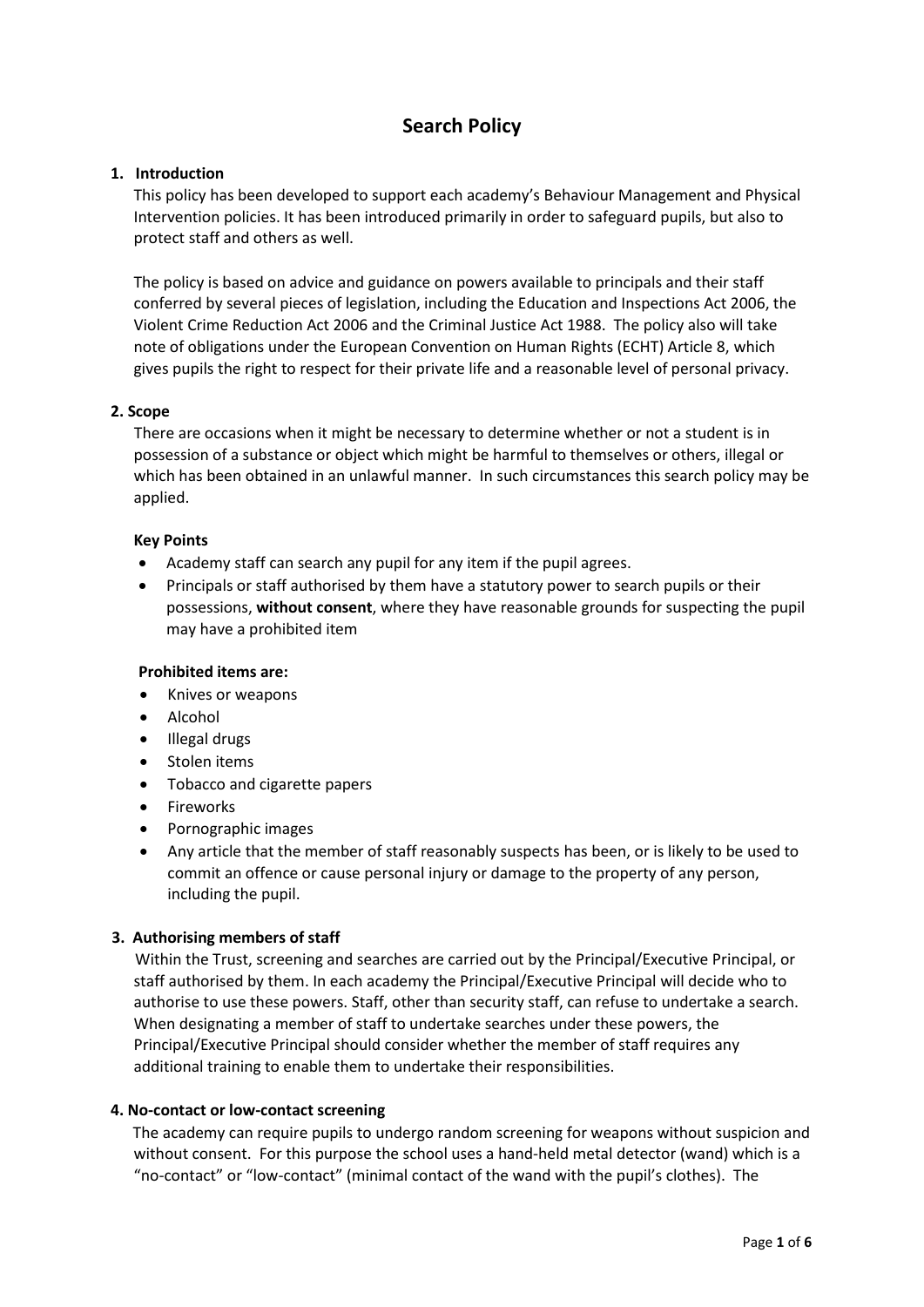academy might use occasional screening of randomly selected pupils whilst on the premises, for example, a class or year group.

Where a pupil refuses to be screened, the academy may refuse to have the pupil on the premises or on an off-site educational visit. Although the academy will not have excluded the pupil, the absence will be treated as unauthorised. Any refusal to attend school shall be investigated by the education welfare officer in the same way as any other unauthorised absence.

## **5. Establishing grounds for a search**

Staff can only undertake a search without consent if they have reasonable grounds for suspecting a pupil may have in his or her possession a prohibited item.

#### **6. Procedures and protocols when conducting a search**

• The member of staff conducting the search must be the same sex as the pupil being searched and there must be a witness (also a staff member) who should if possible be of the same sex and the pupil being searched.

**NB** There is a limited exception to this rule. The Principal or authorised member of staff may carry out a search of a pupil of the opposite sex, with or without a witness present, but only if it is reasonably believed that there is a risk that serious harm will be caused to a person if the search is not conducted immediately and where it is not reasonably practicable to summon another member of staff. In all cases the search should bear in mind a pupil's expectation of privacy, which increases as they get older.

- The staff members conducting the search may not require the pupil to remove any clothing except outer clothing. (i.e. hats, shoes, boots, gloves, scarves, coats)
- Possessions mean any goods over which the pupil has or appears to have control, including, bags, desks, lockers.
- Members of staff can use such force as is reasonable given the circumstances, when conducting a search for prohibited items listed above.
- Dependent upon the circumstances, academies should seek guidance from external agencies in respect of a pupil refusing to be searched.
- Academies have the option to contact the police to conduct a search if the incident or situation requires immediate police involvement.
- See Appendix A-COVID 19 Addendum for relevant procedural updates.

#### **7. Confiscation/Seizure:**

The staff member conducting the search may seize anything that they have reasonable grounds for suspecting is a defined prohibited item. The Principal should be informed where appropriate. Any confiscated items will be dealt with in accordance with the DfE guidance Screening, Searching and Confiscation (January 2018). In particular:

- If alcohol is found, it may be retained or disposed of. The Principal should be informed.
- Any controlled drugs must be handed over to police as soon as possible unless there is good reason not to do so in which case the drugs must be disposed of. If there is any question about a substance being a controlled drug they should be treated as such. Other substances, such as 'legal highs' must be confiscated.
- Tobacco and cigarette papers should be disposed of and not returned to the pupil.
- Fireworks should be disposed of but not returned to the pupil.
- **Pornographic images should be disposed of unless they are suspected to constitute a** specified offence (i.e. extreme of child pornography) in which case they should be delivered to the police a soon as reasonably possible.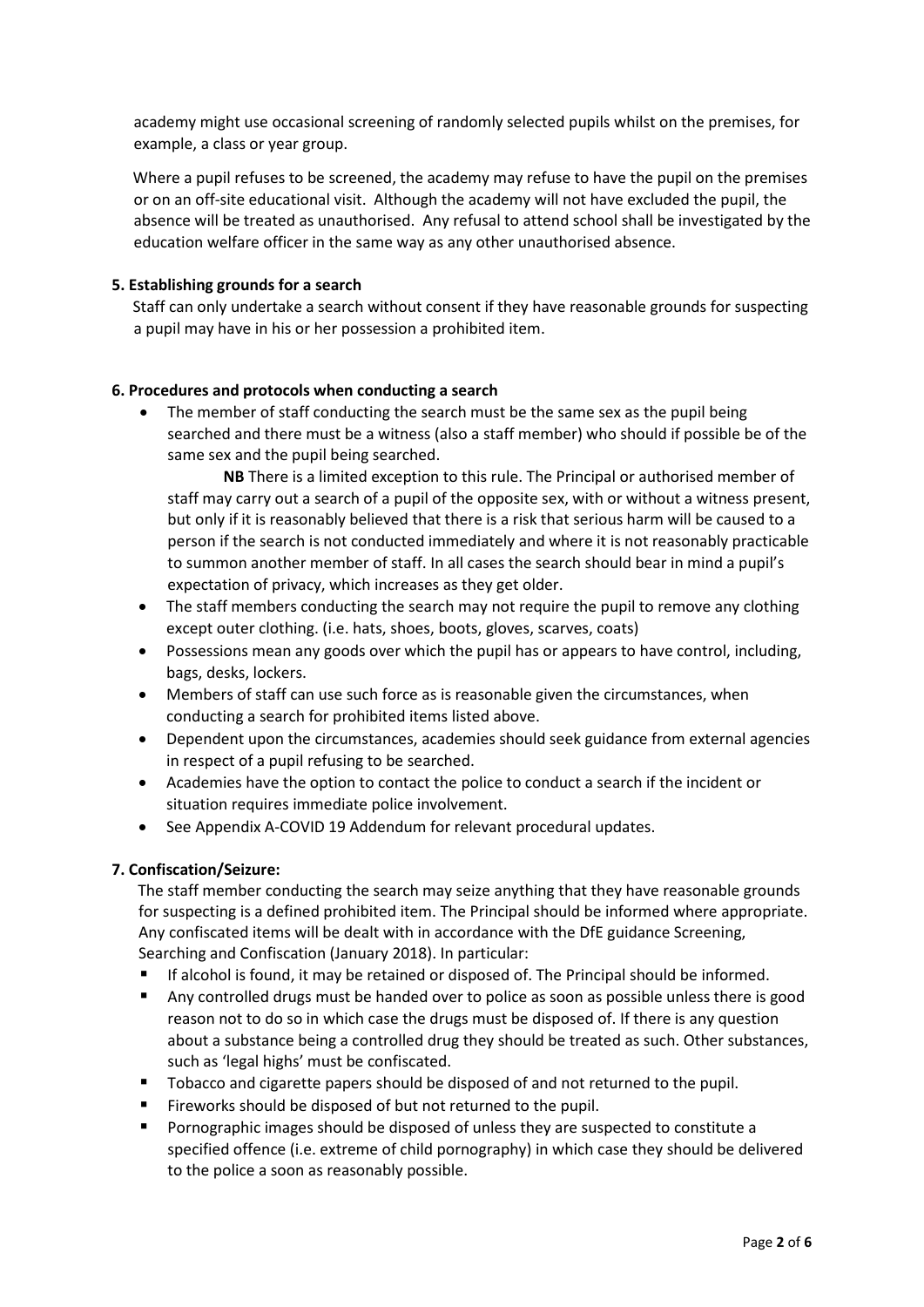- Weapons must be passed to the police a soon as possible.
- **If staff find stolen goods, these must be delivered to the police unless there is good reason** not to do so, in which case the item should either be returned to the owner, or, if this is not practicable, the items should be retained or disposed of.
- **Appropriate records should again be kept.**

# **8. Statutory Guidance for dealing with electronic devices:**

- Where the person conducting the search finds an electronic device they may examine any data or files on the device if they think there is a good reason to do so. Following an examination, if the person has decided to return the device to the owner, or to retain or dispose of it, they may erase any data or files, if they think there is a good reason to do so and unless they are going to give the device to the Police.
- The member of staff must have regard to the following guidance issued by the Secretary of State when determining what is a "good reason" for examining or erasing the contents of an electronic device.
	- o *In determining a 'good reason' to examine or erase the data or files the staff member must reasonably suspect that the data or file on the device in question has been, or could be, used to cause harm, to disrupt teaching or break the school rules.*
- If inappropriate material is found on the device it is up to the Principal or DSP to decide whether they should delete that material, retain it as evidence (of a criminal offence or a breach of school discipline) or whether the material is of such seriousness that it requires the involvement of the police.
- All academy staff should be aware that behaviours linked to sexting put a pupil in danger.

#### **9. Informing parents/ carers and dealing with complaints**

- Academies are not required to inform parents/ carers before a search takes place or to seek consent to search their child.
- Academies will inform individual pupils' parents/carers where alcohol, illegal drugs or potentially harmful substances are found (although there is no legal requirement to do so).
- There is no legal requirement to make or keep a record of a search, however the Trust requires a log of all screenings and searches to be kept within a secure area of the academy's network. The Trust office should also be informed.
- Being found in possession of an illegal or dangerous article could mean fixed period or permanent exclusion from the academy. In some circumstances the police might also be contacted.
- Complaints about screening or searching will be dealt with through the Trust complaints procedures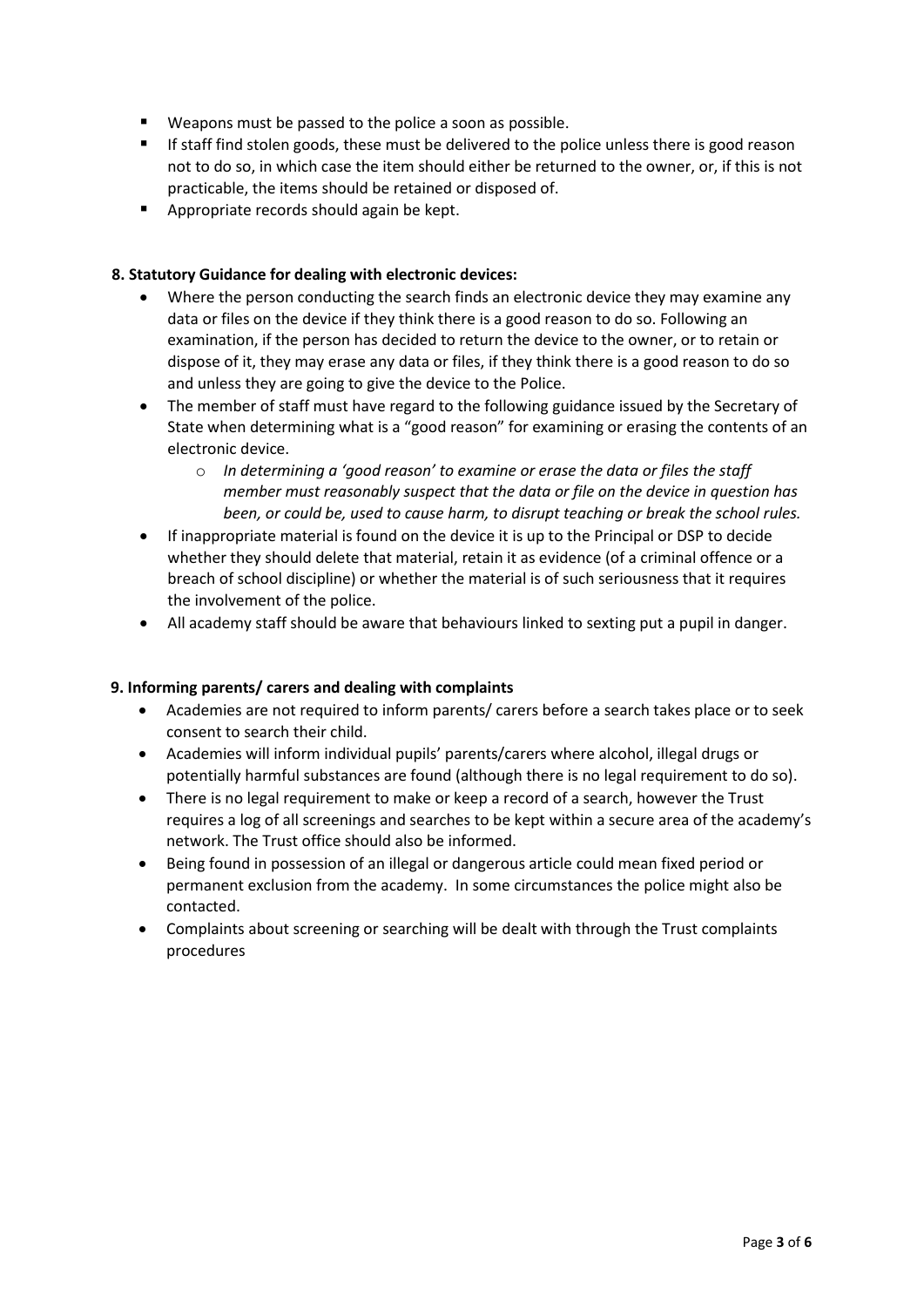# **Offensive Weapons Policy**

It is illegal to carry knives or other offensive weapons on and around academy premises. The presence of weapons in the academy would not only create unacceptable risks of bullying, injury or death, but also create a climate which undermines the educational purposes of the academy. Accordingly, it is the academy's policy to forbid the possession and use of weapons by unauthorised persons in, on or around the academy premises and academy activities. No pupil or other person shall bring a weapon into the academy zone, nor carry or keep any weapon within the perimeter of the academy site or while attending or participating in any academy activities.

For the purpose of this policy a "weapon" is:

- any firearm of any description, including starting pistols, air guns and any type of replica or toy gun.
- Knife, including all variations of bladed object including pocket knives, craft knives, scissors etc.
- Explosive, including fireworks, aerosol spray, lighter, matches.
- Acids or other corrosive substances.
- Laser pen or other object, even if manufactured for a non-violent purpose that has a potentially violent use, if, in the circumstances, the purpose of keeping or carrying the object is for use, or threat of use, as a weapon. Any such weapon would be confiscated.

Any pupil found to be in breach of this policy shall be subject to action under the academy's Behaviour Management Policy. This could mean fixed period or permanent exclusion from the academy. In some circumstances the police might also be contacted.